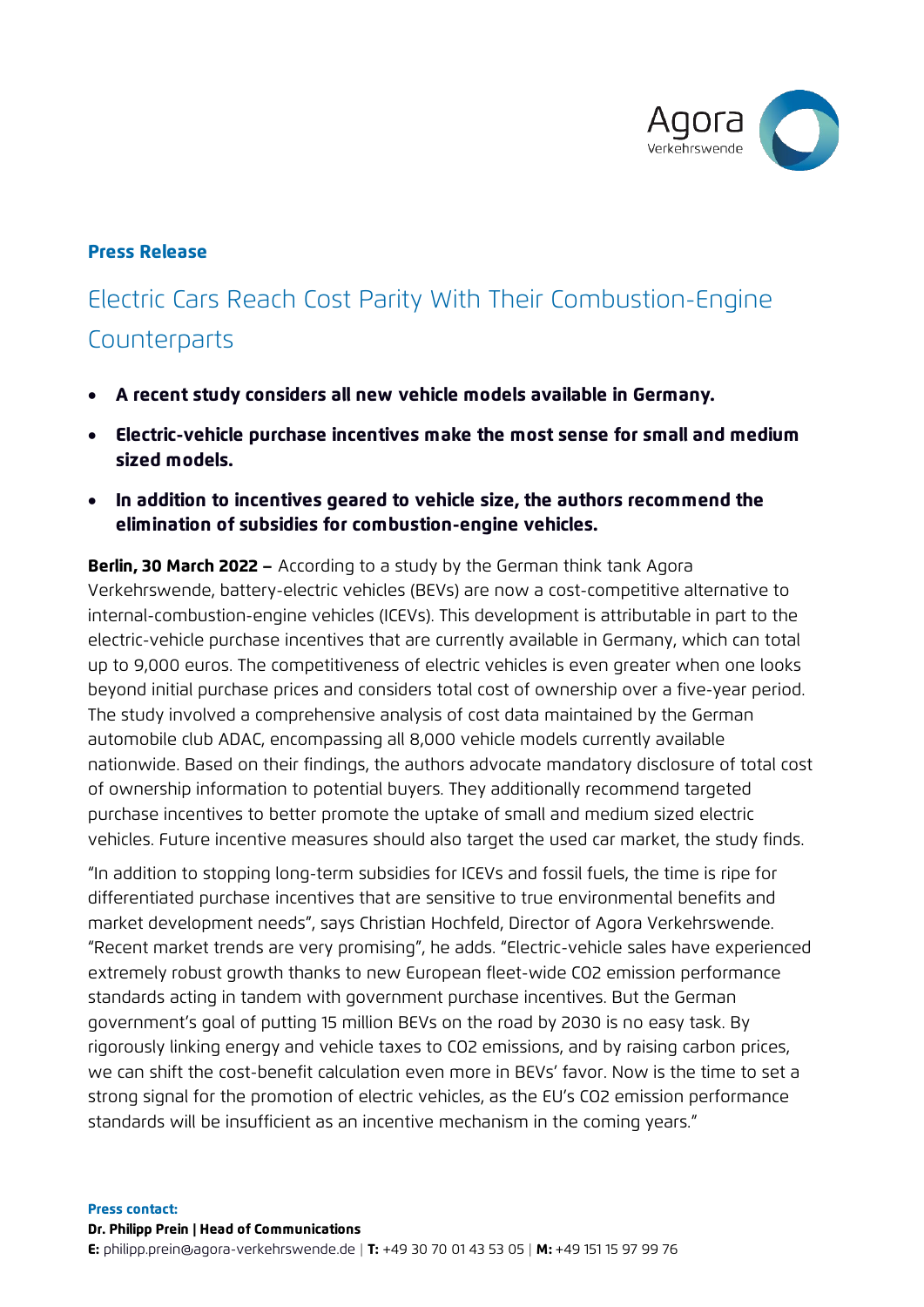

#### **Large electric vehicles are already cost competitive without purchase incentives**

In the large, executive and luxury vehicle classes, BEVs are frequently less expensive than their ICEV counterparts, even without government purchase incentives. This finding applies to both initial purchase prices as well as total cost of ownership over a five-year period. For example, a gasoline-powered E-class car (such as a BMW 5 series) that is driven 15,000 kilometres annually costs 77,000 euros during the first five years of ownership. A comparably equipped BEV in the same vehicle class costs just 70,000 euros. Government purchase incentives are typically irrelevant for this class of vehicles, because they are only available for vehicles with a purchase price of 65,000 euros or less.

Smaller BEVs, by contrast, are more expensive than comparable ICEVs in the absence of purchase incentives. For example, a gasoline-powered medium-sized car such as the VW Golf costs around 42,000 euros during the first five years of ownership, while a comparable BEV costs some 40,000 euros on average (when one includes purchase incentives). Most new gasoline-powered vehicles have a list price between 29,000 and 53,000 euros. By comparison, new BEVs cost between 30,000 and 58,000 euros on average, when one includes purchase incentives, which currently total up to 9,000 euros for BEVs.

#### **Consumers underestimate true cost of ownership**

Total cost of vehicle ownership consists of taxes, fuel, insurance, repairs and maintenance, and depreciation. Surveys show that consumers tend to focus on the initial purchase price of a vehicle while underestimating the future costs of ownership. Above all, many individuals fail to appreciate the importance of depreciation, which accounts for 60% of costs over the first five years of ownership.

Based on all new car models available in Germany, the average purchase price for a vehicle is just over 45,000 euros. Total costs over five years are 52,000 euros on average. Fuel costs account for 16% of this total; taxes and insurance some 14%.

## **Phasing out internal combustion engines will protect consumers from rising fuel prices**

Plug-in hybrid electric vehicles (PHEVs) are the most expensive in terms of total cost of ownership. Available models cost 61,000 euros over five years of ownership on average. Diesel and unsubsidised BEVs, by contrast, only cost around 57,000 euros. Including purchase incentives, the median total cost of ownership is just under 58,000 euros for a PHEV, and 51,000 euros for a BEV. The climate benefits of PHEVs are generally limited, however, as they tend to be predominantly operated on combustion power.

"For consumers contemplating a car purchase, the good news is that BEVs are already a cost-competitive alternative to ICEVs," Maita Schade, Project Manager for Data and Digitalisation at Agora Verkehrswende, explains. "This is revealed by our analysis of real

#### Press contact:

#### Dr. Philipp Prein | Head of Communications

E: [philipp.prein@agora-verkehrswende.de](mailto:fritz.vorholz@agora-verkehrswende.de?subject=Press%20Release) | T: +49 30 70 01 43 53 05 | M: +49 151 15 97 99 76